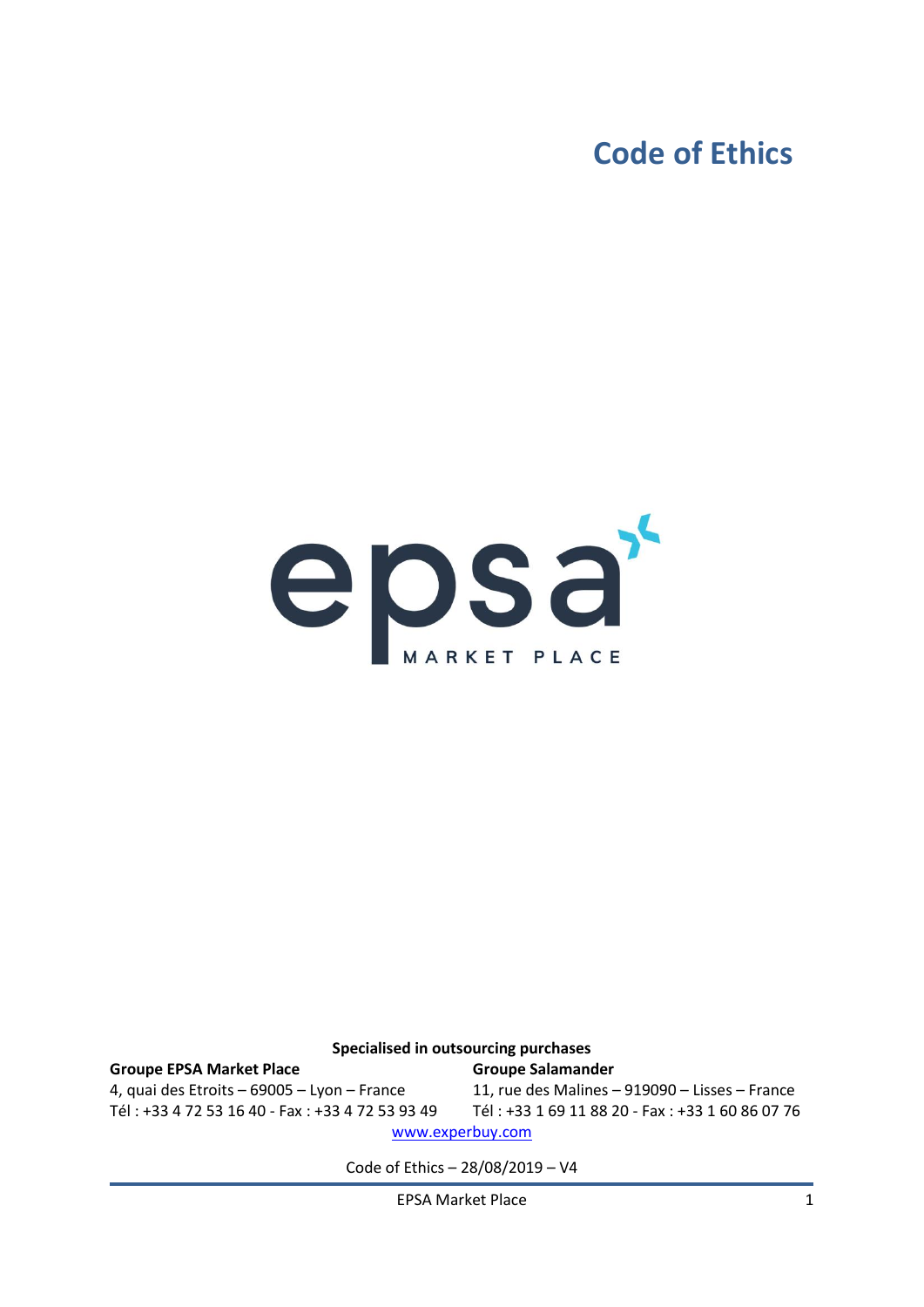# **Contents**

|                                   | Page |
|-----------------------------------|------|
| <b>Foreword by the CEO</b>        | 3    |
| <b>Preamble</b>                   | 4    |
| 1. Protection of employees        | 5    |
| 2. Protection of the heritage     | 6    |
| <b>3. Protection of customers</b> |      |
| 4. Promotion of citizenship       |      |
| in a global environment           | 8    |
| <b>Application procedures</b>     |      |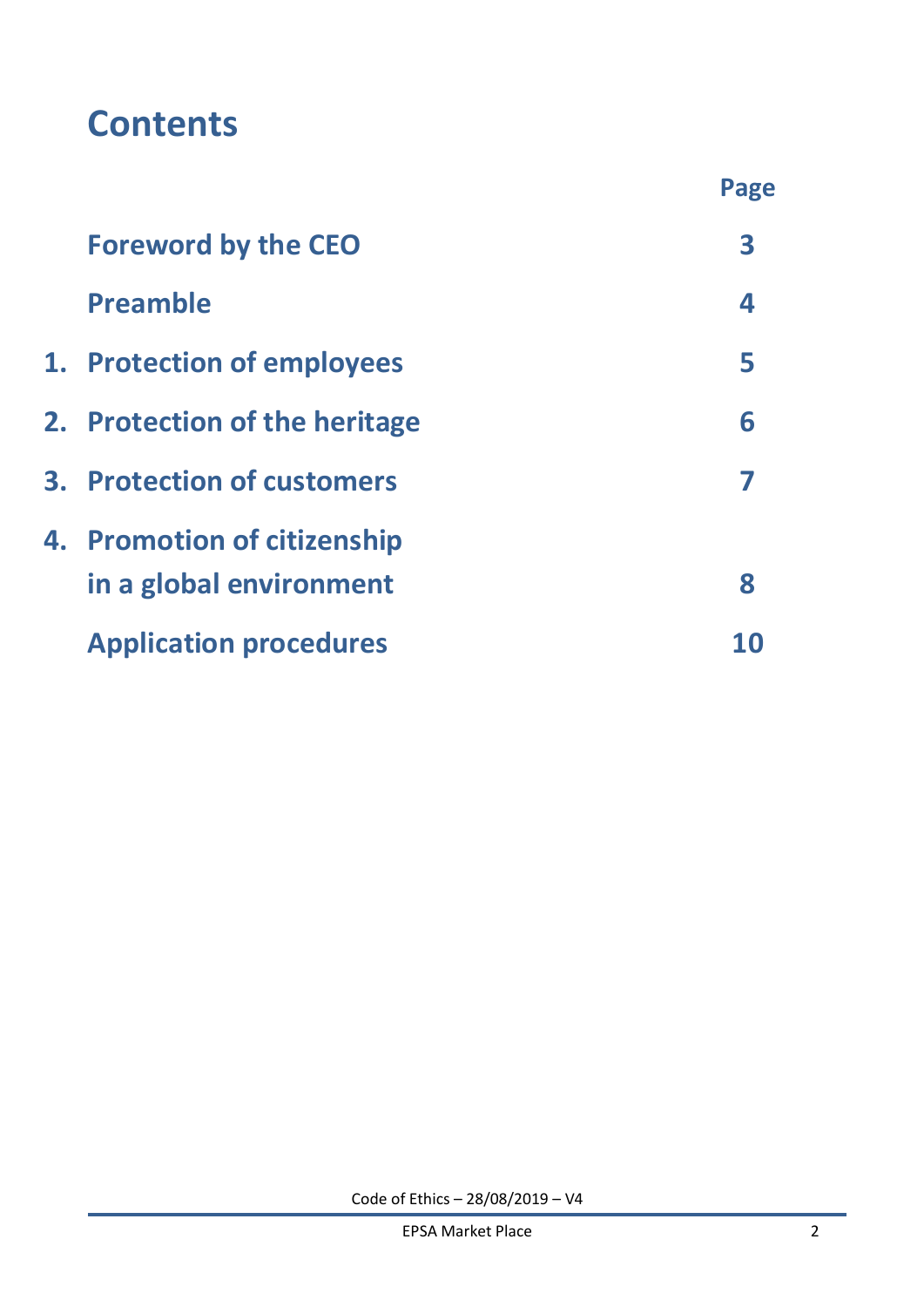### Foreword by the CEO

At its meeting held on 30th June 2017, EPSA Market Place Executive Committee has approved the wording of EPSA Market Place Group's Code of Ethics.

This Code of Ethics not only supplements the laws, texts and regulations that govern us and our company, it must also encourage each one of us, as regards EPSA Market Place Group, to behave in an exemplary and dignified manner worthy of the employees of EPSA Market Place.

It concerns all members of EPSA Market Place, regardless of their hierarchical position, job or the country in which they work.

It provides a summary description of the fundamental values of our company for which we are custodians, successors and responsible, values that we must embody.

We are all responsible for the complete compliance with the laws, regulations and standards.

We are all guardians of the moral and ethical principles underlying our different business activities.

We are all players in the reputation and enhancement of the internal and external image of our Group. This Code of Ethics is there to remind us of this, to guide and assist us in making the right decisions; in case of doubt, we must not hesitate to refer to it.

**Jacques-Emmanuel Durand** CEO

Let

**Nicolas Bluchet** Sales Director

**Natacha Serafin** IT Director

**Geoffrey Lietar** Supply Chain Director

**Laura-May Tisserant** Human Resources Director

**Sandrine Rosse** Purchasing Director



**Ivan Wallaert** Administrative and Financial Director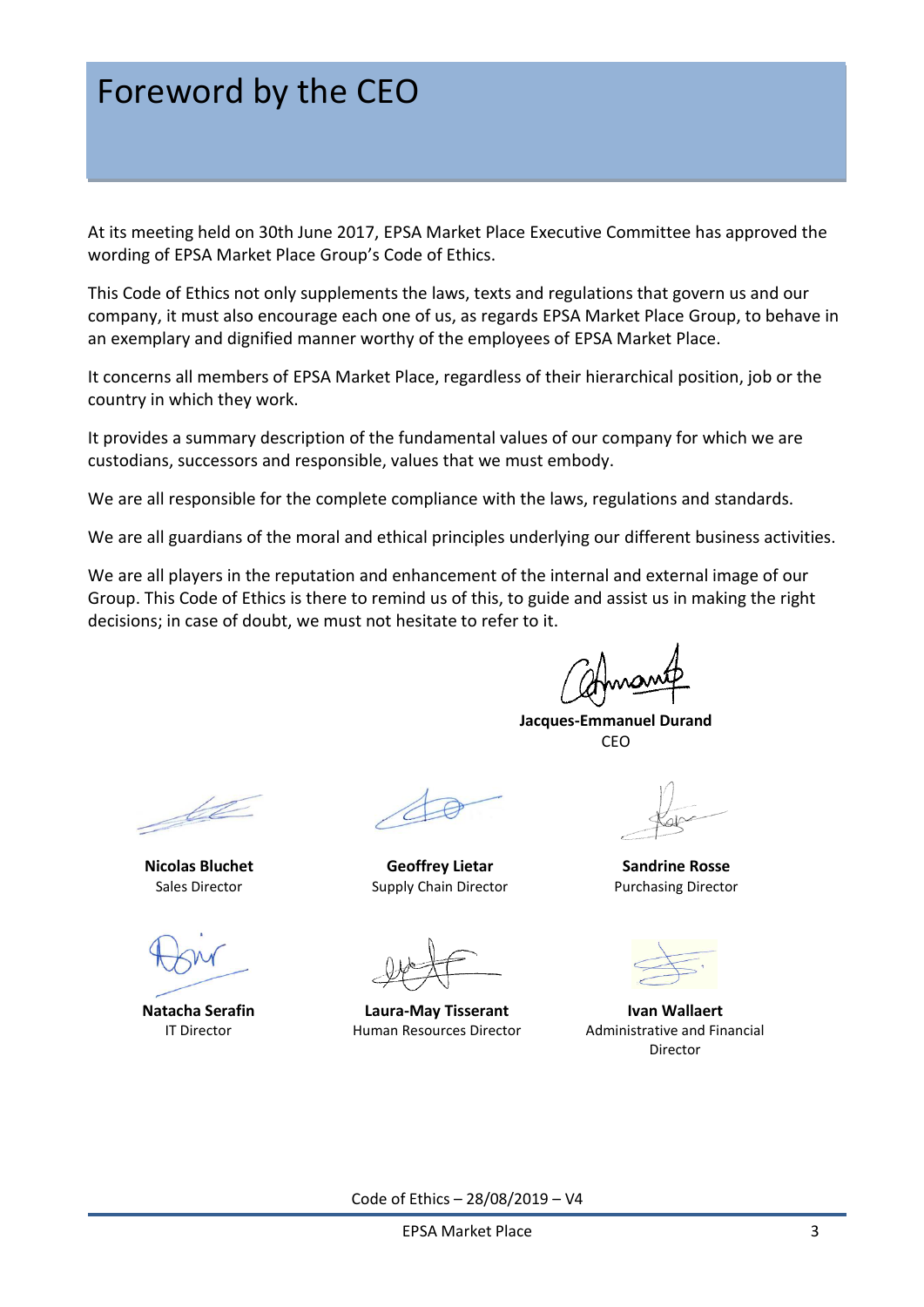### Preamble

The prosperity and development of a company depend to a great extent on the confidence it places in its social environment and, in particular, the confidence that it inspires in its employees, shareholders, partners and suppliers.

**The Code of Ethics**reasserts the collective commitment of EPSA Market Place Group to build and develop this trust. Its aim is to enable each person, in his or her daily activities, to adopt and adhere to the fundamental values upheld by the management and employees:

- Promote the protection of employees,
- Safeguard the heritage,
- Protect customers,
- **Promote responsible citizenship.**
- **C** Enhance the services.

Respecting these values will contribute towards enhancing the positive reputation of EPSA Market Place and its performance.

#### **How to use this Code of Ethics?**

The Code of Ethics is a set of values and provisions which, though they cannot cover every possible circumstance, should help each person, according to his or her judgement and sense of responsibility, seek and take the correct decision in any given situation, in accordance with the laws and regulations applicable in the countries in which EPSA Market Place is present and the social, societal and environmental commitments undertaken by EPSA Market Place.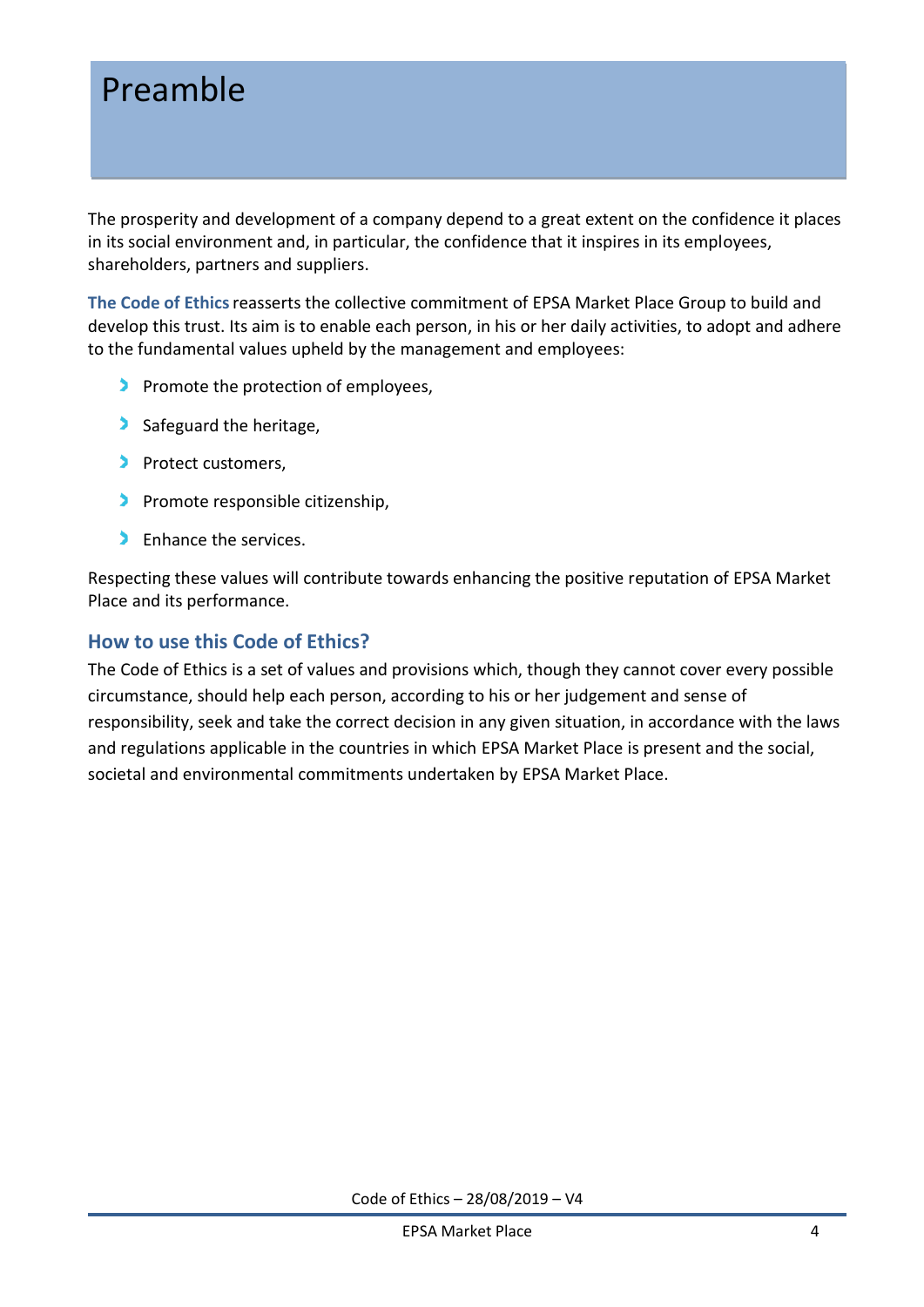### Protection of employees

Respect for persons is a fundamental value of EPSA Market Place: each person has a duty to contribute to the cohesion of the company by conducting professional relationships with both managers and colleagues that are open, loyal and respectful to all.

To this end, EPSA Market Place undertakes:

- I not to discriminate, for any reason whatsoever, in working relationships and in particular:
	- not to discriminate against persons on the grounds of gender or age, racial, social, cultural or national origin, union activity, sexual preference, disability, political opinion or religion;
	- to recruit and promote its staff members according to their specific qualities and treat them with dignity, without favouritism and with due respect to their private life;
- to take all necessary measures to ensure that working conditions protect the health and safety of the employees;
- to comply with laws and regulations governing the protection of employees' personal data.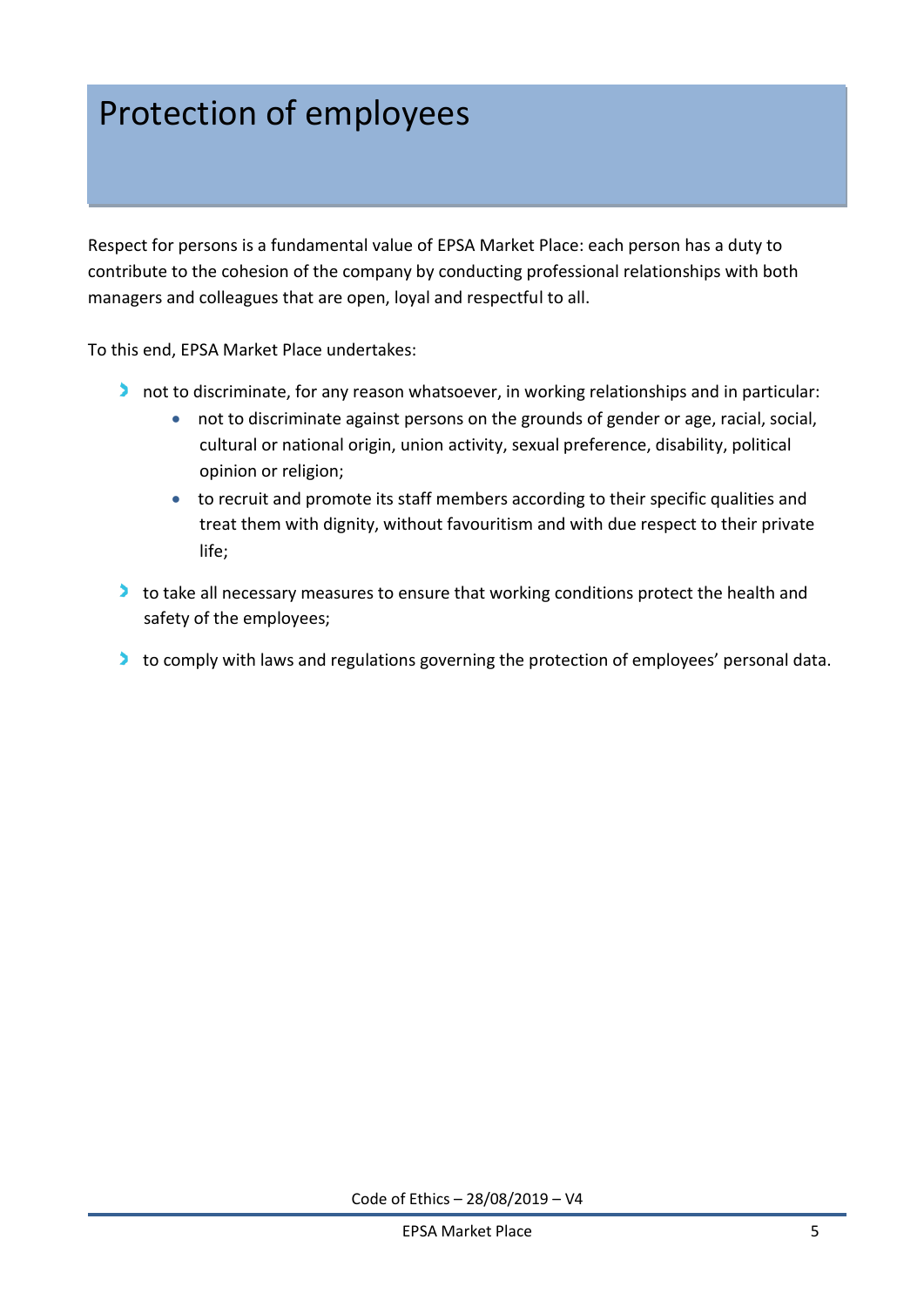## Protection of the heritage

#### **Protection of assets (1)**

The safeguarding of the Group's assets is key to its prosperity, which is of benefit to all employees.

EPSA Market Place's employees are duty-bound to help protect and preserve its assets against all forms of deterioration and damage, theft or misappropriation and, in particular, not to use them for personal reasons.

#### **Respect for confidentiality**

One of the means by which intangible assets are protected is by implementing and respecting confidentiality. EPSA Market Place's employees may hold information belonging to EPSA Market Place or its customers that must remain confidential insofar as its disclosure may be harmful to the interests of EPSA Market Place.

This information may relate to persons, services, missions, studies, technical projects, contractual data, commercial and financial plans, social data and all elements that may involve intellectual property rights and know-how, in particular of the customers of EPSA Market Place Group.

Each individual must ensure that this information is not circulated outside the company or even communicated to persons employed by services companies called upon to execute a services contract for EPSA Market Place.

#### **Protection and enhancement of the Group's image**

The quality of the Group's corporate image and the reputation of its services are necessary conditions for its long-term sustainability. EPSA Market Place's employees, aware of their importance, must help maintain EPSA Market Place's positive reputation and abstain from any disparaging act and from initiating or supporting any boycott action, negative communication, institutional campaign or any action unfavourable to EPSA Market Place, of any kind, including when using public social media.

No external communication may be circulated by unauthorised persons. All communication must first be approved by the management, who must inform the competent authorities.

(1) 'Assets' in this instance refers not only to tangible property such as buildings, facilities, equipment, computers, IT systems and supplies, but also intangible assets such as intellectual property, know-how and the sensitive data we handle.

Code of Ethics – 28/08/2019 – V4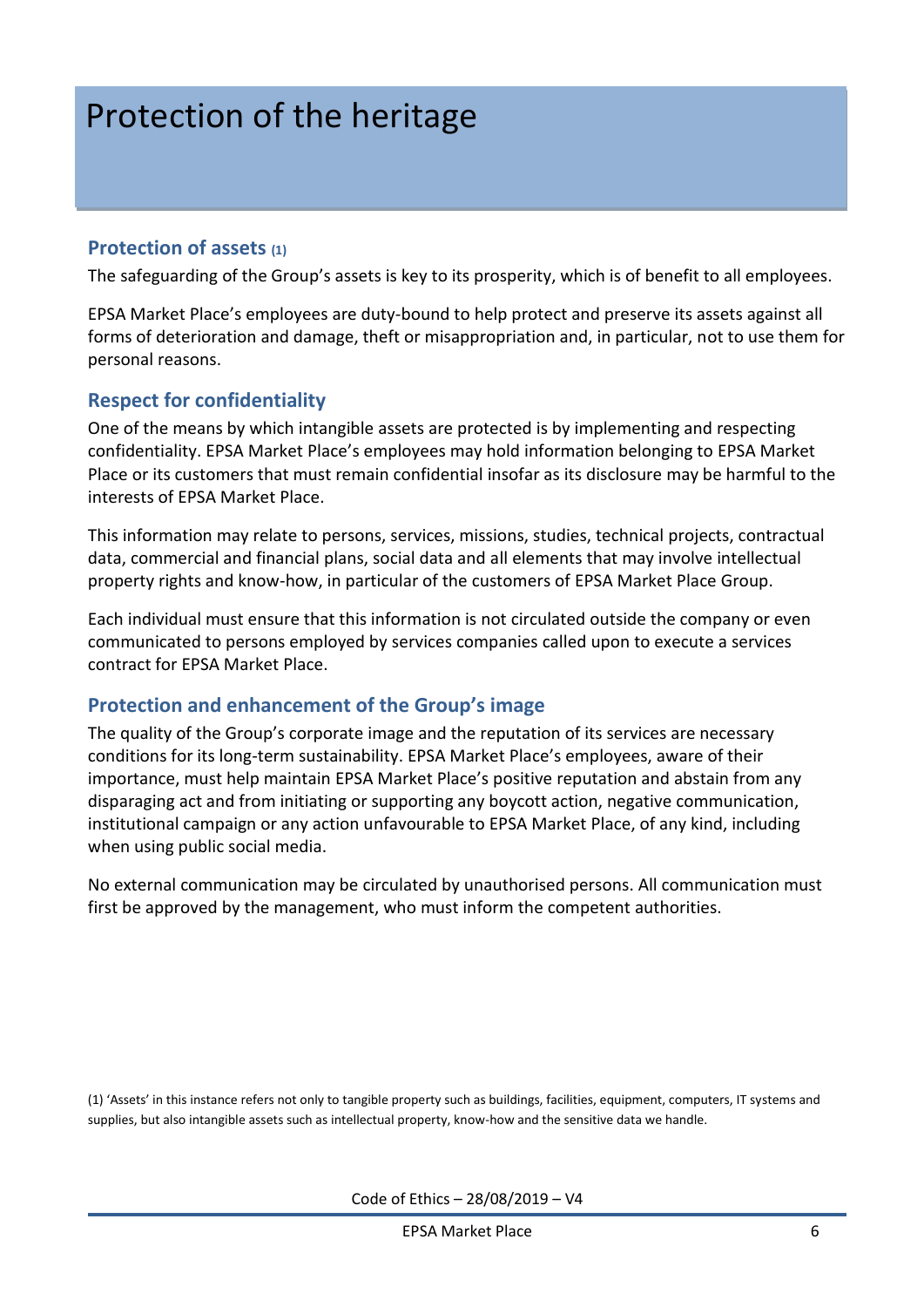## Protection of customers

The confidence placed by EPSA Market Place's customers in its business and services is one of the company's primary concerns.

The confidence of customers is acquired and maintained, in particular, through stringent respect for their rights, preservation of their interests and a constant concern to undertake only those commitments that can be upheld and respected.

To this end, EPSA Market Place and its employees undertake to:

- **Comply with all rules, processes and technical and environmental requirements that govern** the performance and quality of EPSA Market Place's services;
- only deliver to customers honest information about the offer and the products and services delivered and their characteristics;
- **Comply with the commitments undertaken by EPSA Market Place Group as regards its** customers concerning data received from them and processed on their behalf;
- take all measures aimed at ensuring customers are only delivered non-counterfeit products;
- record in a transparent manner any non-compliance in order to engage actions to resolve this and undertake analysis leading to corrective actions;
- **Comply with laws and regulations governing the protection of customers' and/or prospective** customers' personal data.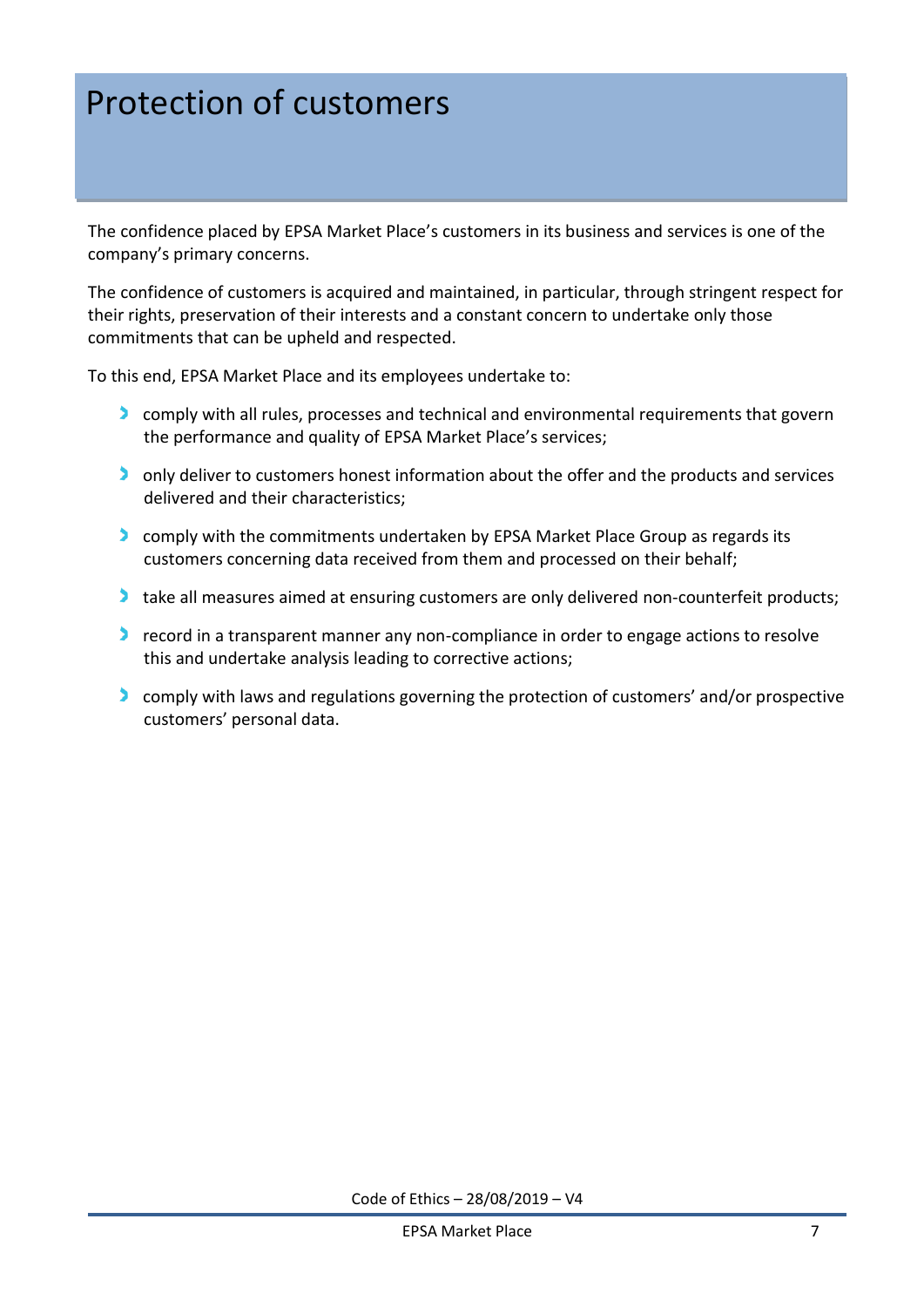## Promotion of citizenship in a global environment

#### **Political and religious activities**

Employees who undertake political and/or religious activities shall do so outside EPSA Market Place, in a strictly private capacity, outside working hours and abstaining from any attempts at proselytizing. They shall under no circumstances invoke their employment by EPSA Market Place. Moreover, EPSA Market Place does not finance political parties or religious institutions.

#### **Relationships with third parties**

#### **Economic partners**

EPSA Market Place wishes to foster loyal and equitable relationships with its economic partners (financial partners, suppliers, etc.).

#### **Suppliers**

All services undertaken on behalf of EPSA Market Place must be subject to competitive tendering and an order or contract, as well as a regular inspection of their appropriateness and compliance with changes in competition, according to the rules of the company's purchasing policy as specified in the EPSA Market Place Purchasing Charter. Suppliers must only be selected according to their performance, assessed on the basis of objective criteria. This selection should also take into account ethical criteria applied internally by suppliers; respect for the fundamental social rights of employees, the occupational hazard prevention policy and that they undertake to ensure these are also adhered to by their own suppliers.

#### **Non-commercial partners**

Public relations, sponsorship and all other forms of non-commercial relationships must not be subject to favouritism.

#### **Recourse to intermediaries**

Having recourse to agents, appointed or not, negotiators, advisers and consultants form part of those acts which are necessary for the proper management of EPSA Market Place thanks to the skills and assistance which such parties can provide.

The intervention of these intermediaries is only justified in this context after a rigorous selection procedure and provided that it gives rise to real services; it must be incorporated naturally into the legal framework.

Their remuneration must be transparent and proportional to the services stipulated in the contract.

Code of Ethics – 28/08/2019 – V4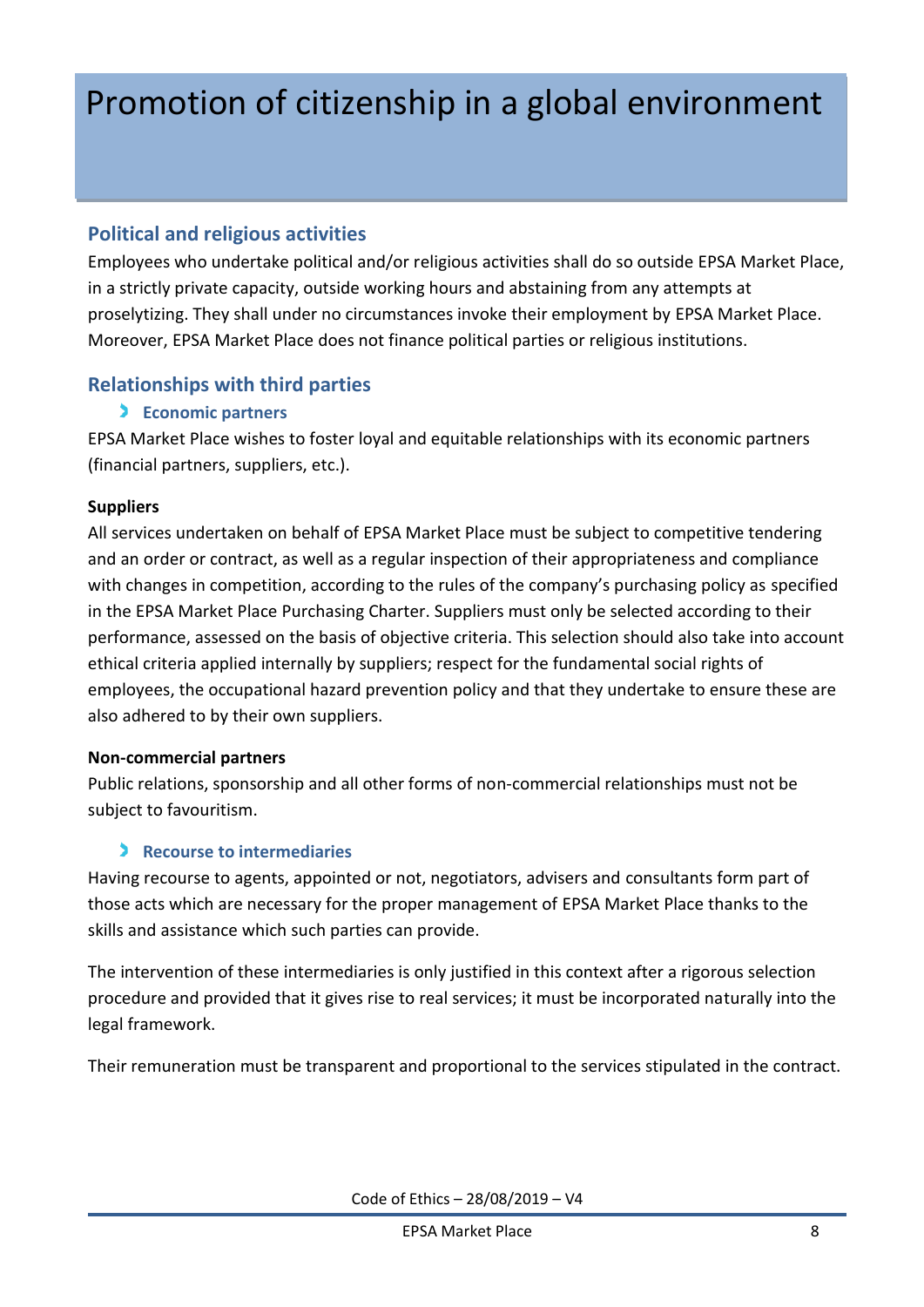#### **Conflicts of interest - Investments in external companies**

EPSA Market Place's employees may be confronted with situations in which their personal interest, or the interests of natural persons or legal entities that they are associated with or in the management of which they are involved, may enter into conflict with the interests of EPSA Market Place.

It shall be their responsibility in such cases to declare what may be a conflict of interest to their line manager.

#### **Corruption and disguised rebates**

No employee of EPSA Market Place may, directly or indirectly, demand or accept any bribe or advantage of any kind (gift, invitation, etc.).

EPSA Market Place must not offer or give any bribes or other advantages, nor agree to any requests for the same.

EPSA Market Place must not grant any rebate concerning part of the payment for execution of a contract to the employees of their contracting party, nor have recourse to any other practices (subcontracting, orders, etc.) in order to make payments to officials, employees, relatives or associates of their contracting parties.

#### **Paid work**

No paid work for an entity outside EPSA Market Place can be accepted if it is in conflict with the interests of the Group. To avoid any difficulties, any full-time employee of EPSA Market Place wishing to pursue a professional activity outside the company shall first seek the prior approval of his or her line manager.

### **Corporate social, community and environmental responsibility**

#### **Corporate social and community responsibility**

Corporate Social Responsibility is the framework based upon which EPSA Market Place implements the concepts of sustainable development. EPSA Market Place's employees undertake to incorporate social, environmental and economic concerns into their actions, taking the interests of all stakeholders into account (employees, customers, shareholders, suppliers, etc.).

EPSA Market Place places four priority focus areas at the forefront of this voluntary undertaking: training, diversity, respectful relationships and sustainable purchasing.

### **Corporate environmental responsibility**

The commitment of all EPSA Market Place's employees to take into consideration and seek to reduce the negative impact of their activities on the environment as a whole is key to ensuring the company's sustainable development.

The protection of the environment is thus a fundamental principle for the company and one that applies at all stages of its activity and is implemented by each employee through the EPSA Market Place Environmental Charter.

Code of Ethics – 28/08/2019 – V4